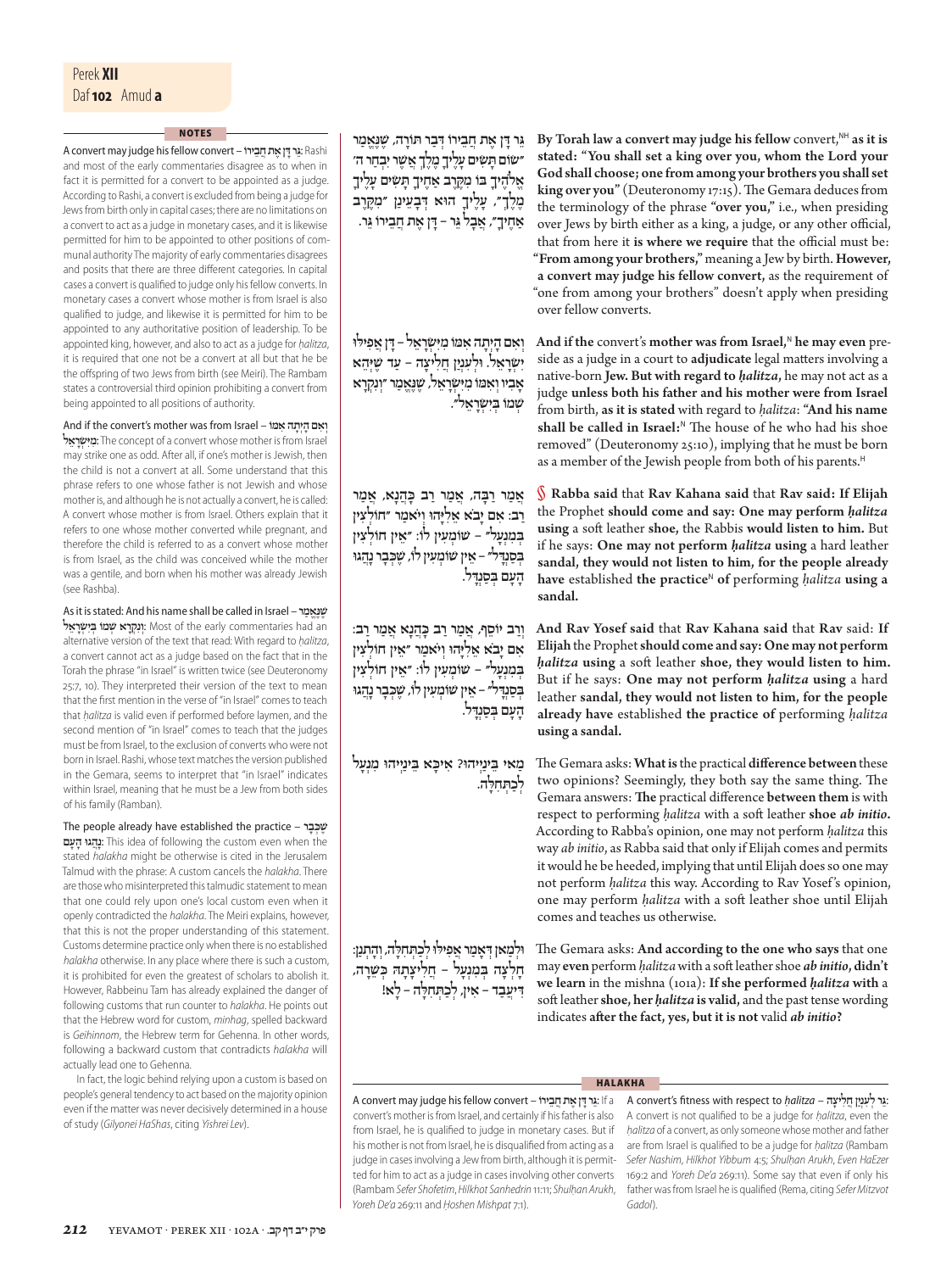**ּלה, ְוַאְיּ ֵידי ְ ּדָבֵעי ּהוא ַהִ ּדיןַּדֲא ִפ ּילּו ְלַכ ְּת ִחָ ְל ִמ ְיתֵני ֵס ָיפא: ְּבַאְנִּפ ְילָיא – ֲח ִל ָיצָת ּה ְּפ ּסוָלה, ַּדֲא ִפ ּילּו ִ ּד ֲיעַבד, ָּתָנא ַנִמיֵר ָׁ ישא ִ ּד ֲיעַבד.**

**ּו ִמְנָעל ְלַכ ְּת ִחָּלה ַּתָּנֵאי ִהיא, ְ ּדַתְנָיא, ָאַמר ַרִּבי ֵ יוֹסי: ַּפַעם ַאַחת ָהַל ְכ ִּתי ִלְנִצ ִיבין, ּכ ּלום ַא ָּתה ָמָצ ִאתיָזֵקן ֶאָחד, ָאַמְרִּתי לוֹ: ְ ָּב ִקי ְּבַרִּבי ְי ּהוָדה ֶּבן ְּבֵתָירא? ָאַמר ִלי: ּכ ּלוםָרִא ָית ֵהן, ְוַעל ׁשּוְלָחִני ּהוא ָּתִדיר. ְ ֶׁשָחַלץ ִּב ָיבָמה?** 

**ָאַמר ִלי: ָרִא ִיתי ֶׁשָחַלץ ַהְרֵּבה ְּפָע ִמים. ְּב ִמְנָעל אוֹ ְּבַסְנָּדל? ָאַמר ִלי: ְו ִכי ְחוֹל ִצין ְּב ִמְנָעל? (ְוַה ּתָוֹרה ָא ְמָרה ַ״נֲעלוֹ״ ְולֹא ּכן, ָמה ָרָאה ִמְנָעלו!ֹ) ָאַמְרִּתי לוֹ: ִאם ֵ ַרִּבי ֵמ ִאיר ַלוֹמר ָח ְלָצה ְּב ִמְנָעל ֲח ִל ָיצָת ּה ּכֵׁשָירה?! ְ**

**ַרִּבי ַיֲעקֹב ֵאוֹמר ִמְּׁשמוֹ: ְחוֹל ִצין ְּב ִמְנָעל ְלַכ ְּת ִחָּלה. ּוַמאן ַּדֲאַמר ְלַכ ְּת ִחָּלה לֹא – ַמאי ַטֲעָמא?** 

**ִא ֵיל ָימא ִמּׁשּום ְ ּדָהְוָיא ַּפ ְנ ָּתא ֵמַעל, ְוַאְרְקָתא ֵמַעל ְ ּדֵמַעל, ְוַה ּתָוֹרה ָא ְמָרה ֵ״מַעל״ ְולֹא ֵמַעל ְ ּדֵמַעל – ִאי ָה ִכי ֲא ִפ ּילּו ִ ּד ֲיעַבד ַנִמי ָלא!** 

The Gemara answers: The same is true that one may perform *ĥalitza* with a soft leather shoe **even** *ab initio***, but since** the *tanna* **wished to teach in the latt er clause** of that mishna: If **an** *anpileya***,**  a soft shoe made of cloth, was used for *ĥalitza*, **her** *ĥalitza* **is disqualifi ed even aft er the fact, he also taught the fi rst clause**  of the mishna using wording that indicates validity after the fact, even though it is in fact permitted even *ab initio*.

The Gemara comments: And performing *halitza* with a soft leather **shoe** *ab initio* **is** a dispute between *tanna'im***, as it is taught** in a *baraita*, **Rabbi Yosei said: One time I went to** the city of Netzivin<sup>B</sup> in Babylonia, and I found there a certain Elder. I said to him: Do you know Rabbi Yehuda ben Beteira,<sup>P</sup> who was from Netzivin? **He said to me: Yes, and he is** a **frequent**  visitor at my table.<sup>N</sup> I asked the Elder: Have you ever seen if he conducted **the** *ĥalitza* **of a** *yevama***?**

**He said to me: I saw that he** conducted *ĥalitza* **many times.** I asked him: **Using a** soft leather **shoe or a** hard leather **sandal? He said to me: Does anyone** allow **performing** *ĥalitza* **with a**  soft leather shoe?<sup>N</sup> But the Torah said: "His shoe  $[na'alo]$ "<sup>N</sup> (Deuteronomy 25:9) and not: His shoe [*minalo*]. I said to him: **If so, what did Rabbi Meir see that** made **him say** that if **a woman performed** *ĥalitza* **using** a soft leather **shoe her** *ĥalitza* **is valid?**

**Rabbi Ya'akov says in the name** of Rabbi Meir: **One may perform** *ĥalitza* **using** a soft leather **shoe** *ab initio***.** Th e Gemara explains: **And for the one who said one may not** perform *ĥalitza* with a soft leather **shoe** *ab initio***, what is the reason** for this?

**If we say that a soft leather shoe is disqualified because the upper side of the** soft leather **shoe [***panta***]**<sup>L</sup>**is on** his foot directly, and the straps  $\lceil a \cdot \text{keta} \rceil$ <sup>L</sup> tied around the upper portion of the shoe **are** like a second shoe **on top** of the shoe that is directly **on top** of his foot, **and the Torah says:** "Remove the shoe **from on** his foot," indicating that the entire shoe must be "on his foot" **but not from on** something else **that is on** his foot, <sup>N</sup>**if so,** then **even aft er the fact as well,** it should **not** be fit for use. If a soft leather shoe is unfit for *ĥalitza* by Torah law, it should be prohibited under all circumstances.

**NOTES**

 He is a frequent visitor at my table [*shulĥani*] – **ניִחָלְוּשׁ עלַוְ דירִתָּ הואּ** : From the wording of the Gemara it seems that Rabbi Yehuda ben Beteira was frequently a guest of this Elder, seemingly because the latter was among the important people of his city. There are also versions of the text explaining the opposite, that the Elder was a frequent quest at Rabbi Yehuda ben Beteira's table. In the Jerusalem Talmud it is explained differently, that this same Elder was the money changer [*shulĥani*] of his city, and Rabbi Yehuda ben Beteira was frequently found at his table, i.e., changing money with him.

 Does anyone allow performing *ĥalitza* with a soft leather shoe – **עלָנְמִ בְּ ציןִ חוֹלְ כיִ וְ**: This is the version of the text in the Gemara and the *Tosefta.* The Vilna Gaon in *Haggahot HaGra*, however, expresses doubt about the authenticity of this text, as the opposite is stated in the Jerusalem Talmud. In a discussion in the Jerusalem Talmud it says: Is there any sandal used in our location, indicating that using a sandal was not the common custom. Furthermore, the discussion continues that they questioned how Rabbi Meir could entertain the possibility that one may not perform *halitza* with a soft leather shoe, seemingly indicating that the preferred means of performing *ĥalitza* is with a soft leather shoe. Indeed, several early commentaries concluded, based upon the discussion in the Jerusalem Talmud, that since in most places people are not accustomed to using a sandal and do not know what it looks like, a soft leather shoe is preferable, as one can ensure that it will have all the necessary

elements mentioned in the Gemara (see Rosh). Although the Ramban disputes this opinion, the text of the Jerusalem Talmud seems to be the basis of the Rambam's similar halakhic ruling (see *Yam shel Shlomo*).

 Rashi **ְ**:**וַה ּתָוֹרה ָא ְמָרה ַנֲעלוֹ** – [*alo'na* [shoe His :said Torah The and most of the early commentaries erased this sentence, and likewise it is not found in the *Tosefta*, as they explained that the word *minal*, meaning shoe, is not found at all in the Bible. The Ritva quotes an opinion that upheld this version of the text by explaining that during biblical times everyone wore hard leather sandals, and therefore, stating the word shoe would obviously refer to a sandal*.* If so, since the Torah says "shoe" here and does not use another word it certainly is referring to a sandal (see Meiri).

 From on something else that is on his foot – **עלַמֵדּ ְ עלַמֵ**: The *Tosefot Ĥad MiKamma'ei* explains that due to the doubt presented here with regard to whether *ĥalitza* alone is sufficient or whether there must also be exposure of the foot, it is possible that one who is wearing socks will not be considered to have had his foot exposed, and should therefore refrain from wearing socks when performing *ĥalitza*. Although several other commentaries say that this stringency is unfounded, as socks are made of a soft fabric that is insignificant, as is stated explicitly in the Jerusalem Talmud, still the *Yam shel Shlomo* says that one should be stringent in this matter.

#### **BACKGROUND**

 Netzivin – **יביןִ צִנְ**: Nowadays this is known as Nusaybin, a city located in Turkey on the border with Syria, adjacent to Qamishli. This ancient city was the capital even prior to the Assyrian conquest. At the time of the Mishna it was under the rule of the kingdom of Adiabene, and afterward for a period of approximately one hundred years it was a war zone between Persia and Rome that often changed hands.

Netzivin was a center of trade due to its location, and it had an active Jewish population for centuries. Like Neharde'a, it was known as one of the centers of Torah learning in ancient Babylonia.

Netzivin reached its zenith in the period of Adiabene rule, as a number of members of the royal family converted to Judaism, and the academy of the sons of Beteira flourished.

The city, especially its Jewish inhabitants, suffered greatly during the constant battles that subsequently befell the city, and by the talmudic period the city's Jewish population had lost its prominence. However, after that period, it once again became home to a sizable Jewish population, which remained there into the twentieth century.

#### **PERSONALITIES**

 were There **ַ**:**רִּבי ְי ּהוָדה ֶּבן ְּבֵתָירא** – Beteira ben Yehuda Rabbi at least two Sages with this name, all from the same family. They were most likely a Babylonian family, some of whose members moved to the Eretz Yisrael and assumed leadership positions there just prior to the appointment of Hillel the Elder. Other members of the family stayed in Babylonia, living in the town of Netzivin, a center of Jewish life. It seems that the Rabbi Yehuda ben Beteira mentioned here, sometimes called ben Petora, had previously been among the Sages of Yavne, where he engaged in halakhic debate with the great Sages of his generation, Rabbi Yehoshua and Rabbi Akiva. Afterward, it is believed that he went back to Babylonia where he became the leader of a large and prominent yeshiva in Netzivin.

Rabbi Yehuda ben Beteira enjoyed a long life, having lived long enough to have been mentioned in the days after the revolt of bar Kokheva. Even then, in his younger years, he was considered such a high-level halakhic authority that some of the Sages of Eretz Yisrael even traveled to Babylonia in order to learn Torah from him. Sometimes messengers from Eretz Yisrael were sent to him in order to receive answers to halakhic questions.

Rabbi Yehuda ben Beteira was highly esteemed by his contemporaries among the Sages. Rabbi Eliezer said about him: You are a great Sage, and he declared his court a righteous and beautiful court of law.

Even though most of his activity was in Babylonia, Rabbi Yehuda ben Beteira raised the banner of the importance of Eretz Yisrael and opposed any efforts to establish Babylonia as a competing center of Torah learning.

There are very few instances in the Talmud where *halakhot* are transmitted in his name. This may be because he served in Babylonia, where he imparted his teachings to Sages whose rulings were not recorded.

#### **LANGUAGE**

 Shoe [*panta*] – **תאָּנְפַּ** : The term is Aramaic and refers specifically to the leather on the upper part of a shoe.

 Straps [*arketa*] – **תאָקְרְאַ**: This may very well be a variant of the word *arkata*, a word also found in other sources, meaning shoelace. Others explain that it means the upper part of a shoe that covers the foot. Some of the *ge'onim* claim that *arketa* refers to the part of the shoe that covers the shins.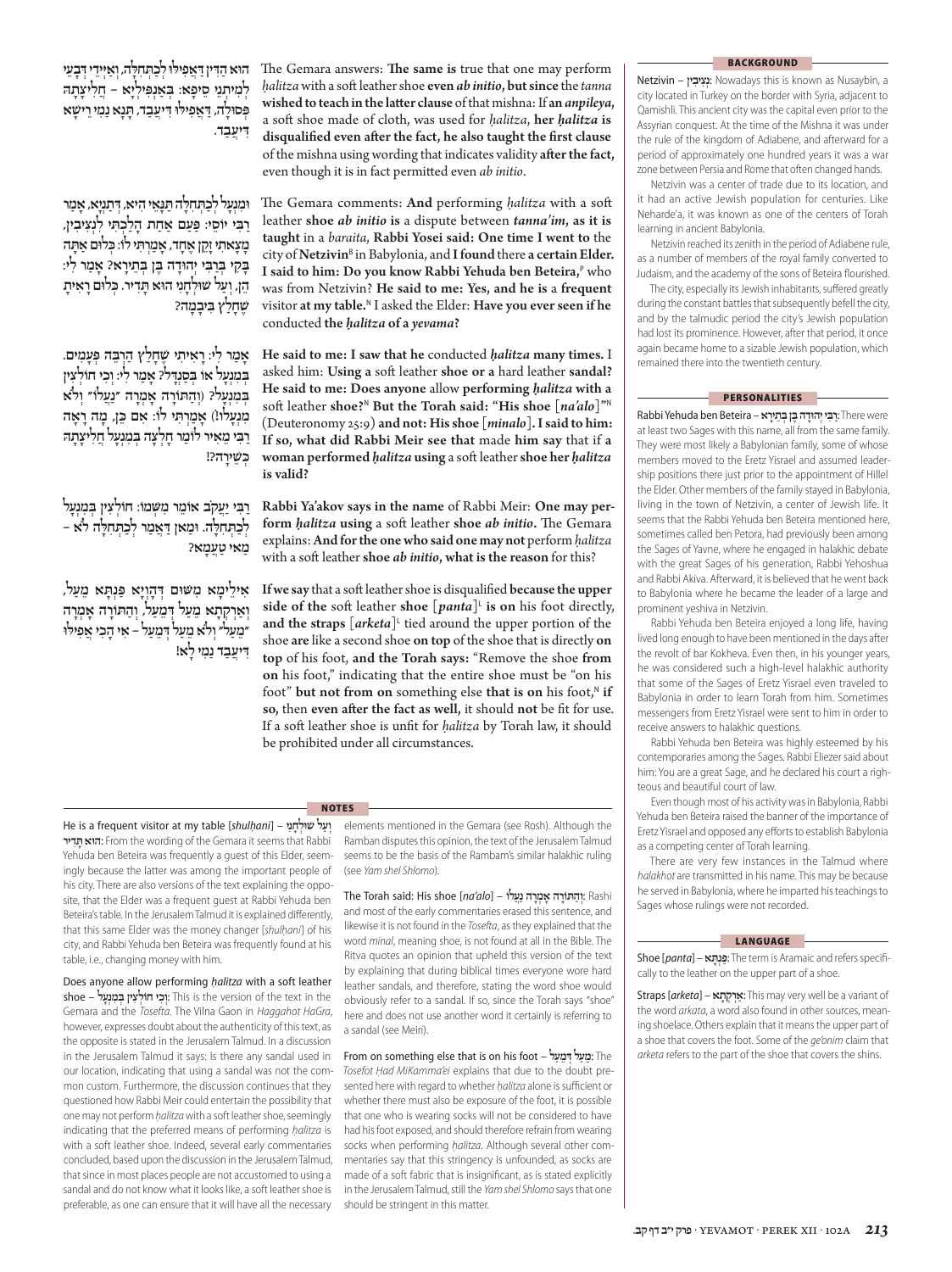## **NOTES**

 A torn [*merupat*] shoe – **פטָּרוּ מְ עלָנְמִ** : Opinions vary concerning the interpretation of the word *merupat*. Some say, in accordance with Rashi, that it is torn from above, and completely *merupat* means that all of the upper leather is torn (see Meiri). Rabbeinu Ĥananel explains that *merupat* means unstable, i.e., a shoe that is not at all suitable to be worn due to its size.

 wrote Ramban The **ָ**:**ק ְטִר ַינן ֵּב ּיה ִמ ְיתָנא** – it to strap a tie We that although generally a strap can be tied from a rope made of any material, because the Gemara (102b) states that one may make a *ĥalitza* shoe only from leather and other similar materials, the strap tied to it must also be from leather. The commentaries explain that it refers here to a designated sandal that they would use for *ĥalitza*, to which they would add another strap to tighten it. The Gemara explicitly mentions later that among the tools of the judges was a special sandal designated for *ĥalitza* that they meticulously ensured had all the components necessary for *ĥalitza*. The practice of having such a sandal designated for *ĥalitza* was already recorded by the *ge'onim*, and this custom was maintained throughout the generations.

#### **LANGUAGE**

 Ring [*ĥumrata*] – **תאָרָמְ חוּ** : Apparently from the Middle Iranian muhr, which in this context means a ring. Due to a phonological shift, the letters were inverted in the Aramaic loanword.

Rather, it is **a** rabbinic **decree due to** the concern that one might use a torn soft leather shoe,<sup>N</sup> which may nevertheless be worn if torn due to its softness but is prohibited as it does not cover his foot. No similar concern exists with regard to a torn sandal, as due to its hard exterior it would never be worn if torn, and therefore there is no concern that it will be used for *ĥalitza*. **ְּגֵזָירה ִמּׁשּום ִמְנָעל ְמ ּרוָּפט.**

**Alternatively,** it is a rabbinic decree **due to** concern that one might perform *ĥalitza* with **a half shoe,** as the *ĥalitza* shoe must cover most of the foot, yet there are some who wear soft leather shoes that cover only half of the foot. Therefore, there is a prohibition against using a soft leather shoe for *ĥalitza ab initio* for fear that a half shoe might also accidentally be used. No similar fear exists with a hard leather sandal as a half sandal is never worn.<sup>H</sup> **ִאי ַנִמי, ִמּׁשּום ֲח ִצי ִמְנָעל.**

**ֲאַמרַרב: ִאי ָלאו ַּדֲח ִמ ֵית ּיה ַלֲח ִב ִיבי ְ ּדָחַלץ ְּבַסְנָּדל ְ ּד ִאית ָל ּה ׁ ִש ְינִצין – ֲאָנא ָלא ֲהַואי ָחֵל ְיצָנא ֶאָּלא ְּבַסְנְ ּדָלא ְ ּדַטָיּ ָיעא, ְ ּד ִמ ֲיהַדק ְטֵפי. ְוַהאי ִ ּד ַידן, ַאף ַעל ַּגב ְ ּד ִאית ֵּב ּיה ּחו ְמָרָתא – ָק ְטִר ַינן ּכי ֵה ִיכי ְ ּדֶתֱהֵויֲח ִל ָיצָת ּה ֵּב ּיה ִמ ְיתָנא, ִ ַמַעְלָי ָיתא.** **Rav said: If I had not seen my beloved** uncle, Rabbi Ĥiyya, **conduct a** *ĥalitza* **using a sandal with laces, I would not have conducted** *ĥalitza* **with anything other than a sandal of Arabs,**  which is more tight fitting and snug. The Gemara explains: And with regard to **this** sandal **of ours,** i.e., the customary sandal of that day, although it does have a ring [ $humrata$ ]<sup>LH</sup> on top to ensure that it will not fall off the foot easily, we tie a strap to it<sup>N</sup> during *halitza* in order to make it tighter, **so that her** *ĥalitza* **will be** of the **highest**  standard. The strap is tied on so that the sandal will not come off by itself, to ensure that the *yevama* will have to untie the strap in order to remove the sandal.<sup>B</sup>

#### **HALAKHA**

*Ĥalitza* with a soft leather shoe and a hard leather sandal – *ĥalitza* perform to was custom accepted The **ֲ**:**חִל ָיצה ְּב ִמְנָעל ְוַסְנָּדל** with a hard shoe made entirely of leather, similar to an ancient sandal. Others determined the *halakha* to be in accordance with the final version of Rabbi Ya'akov, which states that one should perform *ĥalitza* with a soft leather shoe *ab initio.* Others state that since sandals were not common in most places, the custom became to use a soft leather shoe, as it is certainly valid after the fact.

Some say that the stitching of the shoe must be in the interior, similar to a sandal, while others say that the stitching must be on its exterior. Furthermore, no additional fabric or leather should be sewn into the interior of the shoe, and likewise it should be made from one piece of leather. All of these requirements are so

that the shoe will be similar to a sandal (Rambam *Sefer Nashim*, *Hilkhot Yibbum* 4:6; *Shulĥan Arukh*, *Even HaEzer* 169:16).

 mentioned ring The **ְ**: **ּד ִאית ֵּב ּיה ּחו ְמָרָתא** – ring a have does It in the Gemara is a sort of ring through which a rope can be threaded from a hole from the other side of the sandal, enabling it to be tightly fastened to the shoe. Some say that one should tie at least two or three of these knots. The Rema states that the custom is to tie three knots, which are not part of the body of the shoe but rather are created by attaching additional straps to the top of the shoe. Likewise, hooks and loops are sewn onto the exterior part of the shoe on its opposite side for the purpose of fastening the additional straps (*Shulĥan Arukh*, *Even HaEzer*  169:19 and *Seder Ĥalitza* 61).

**BACKGROUND**

 Sandal for *ĥalitza* – **יצהָ לִחֲ דלָּנְסַ**: To ensure that all the requirements for a valid *ĥalitza* sandal are met, it is a long-standing custom for every court that conducts *ĥalitza* to possess a shoe for this purpose. The shoe is built so that it conforms to all the stringent opinions, thereby guaranteeing that the *ĥalitza* will be valid according to all opinions.



Shoe used for *halitza*, viewed from different angles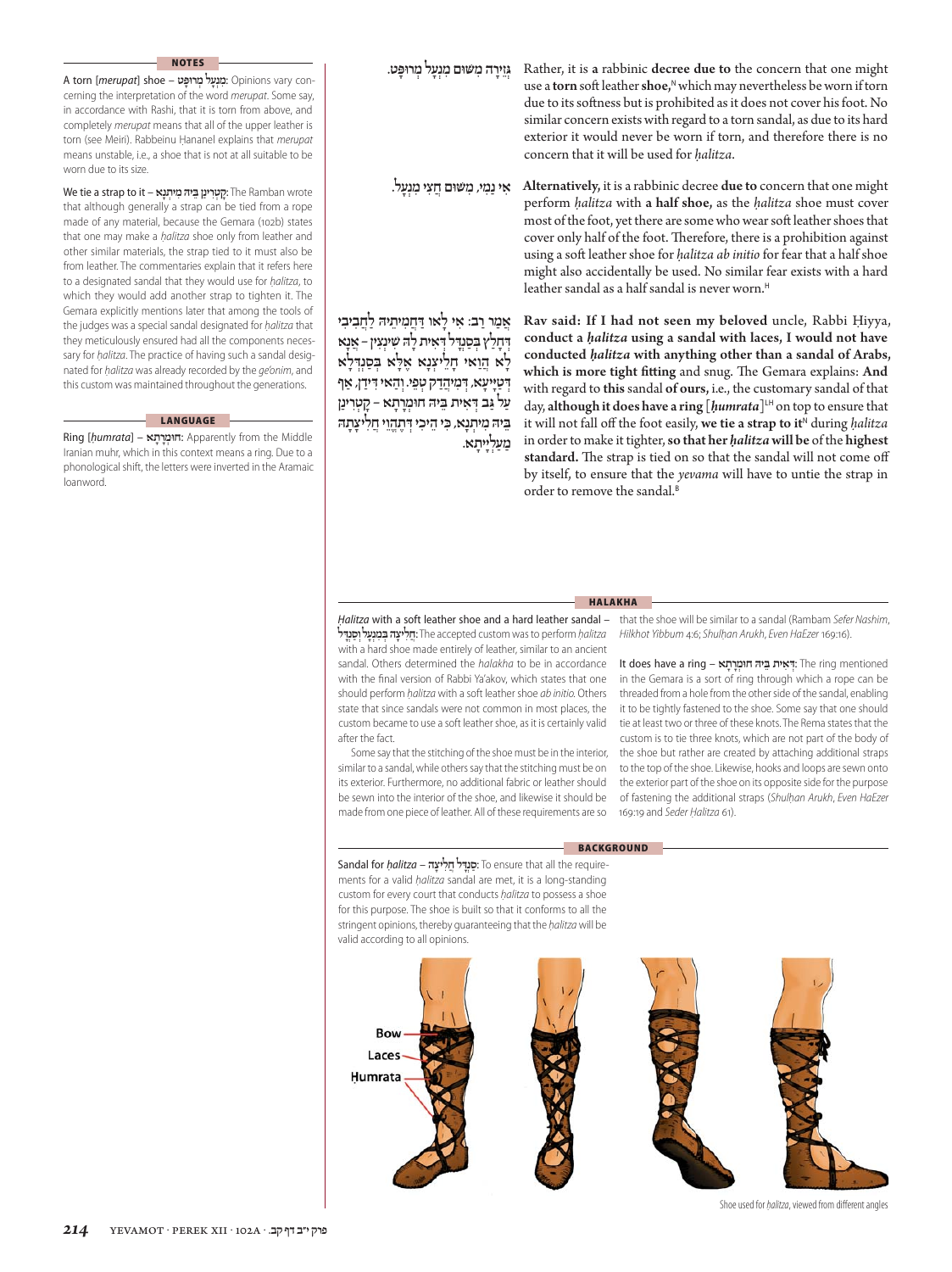| סִימָן: הַתְּרַת יְבָמָה סַנְדָל. אָמַר רַב<br>יְהוּדָה אָמַר רַב: הַתְּרַת יְבָמָה לַשּׁוּק –<br>בִּשְׁמִיטַת רוֹב הֵעֲקֵב.                                                                                                                                                                                                                                                               | $\int$ The Gemara presents a mnemonic device for the following<br>three halakhot that Rav Yehuda taught in the name of Rav:<br>Hatarat, meaning release of; yevama; sandal. This mnemonic<br>serves as a reminder that the release of a yevama is done through<br>removing a sandal. Rav Yehuda said that Rav said: The release<br>of a yevama to enable her marriage to a member of the public<br>occurs when most of the heel is removed from the shoe. <sup>H</sup> Even<br>though the shoe has not been entirely removed, or even<br>removed from most of the yavam's foot; it is still permitted for<br>her to remarry.                                                                                                                                                                                                                                                                                             |
|--------------------------------------------------------------------------------------------------------------------------------------------------------------------------------------------------------------------------------------------------------------------------------------------------------------------------------------------------------------------------------------------|--------------------------------------------------------------------------------------------------------------------------------------------------------------------------------------------------------------------------------------------------------------------------------------------------------------------------------------------------------------------------------------------------------------------------------------------------------------------------------------------------------------------------------------------------------------------------------------------------------------------------------------------------------------------------------------------------------------------------------------------------------------------------------------------------------------------------------------------------------------------------------------------------------------------------|
| מֵיתִיבֵי: הוּתְרוּ רְצוּעוֹת מִנְעָל וְסַנְדָּל,<br>אוֹ שֶׁשֲמַט רוֹב הָרֶגֶל, חֲלִיצָתָה<br>פסולה.                                                                                                                                                                                                                                                                                       | The Gemara raises an objection from the following baraita:<br>If the straps of a soft leather shoe or a hard leather sandal<br>were untied, <sup>H</sup> but not through the actions of the yevama,<br>or if the yavam removed most of his foot from the shoe him-<br>self before the yevama completed the removal, her halitza is<br>disqualified.                                                                                                                                                                                                                                                                                                                                                                                                                                                                                                                                                                      |
| טַעֲמָא דְּשָׁמַט הוּא, הָא שָׁמְטָה<br>הִיא – חֲלִיצְתָהּ כְּשֵׂרָה. רוֹב הָרֶגֶל –<br>אִין, רוֹב הֶעָקֵב – לַא!                                                                                                                                                                                                                                                                          | The Gemara infers: <b>The reason</b> her <i>ḥalitza</i> is disqualified <b>is</b><br>specifically that he removed most of his foot and she only<br>completed the removal, but had she removed most of the foot<br>from the shoe, then her halitza would be valid. The Gemara<br>continues: If so, yes, only when the yevama removes most of<br>the foot is the halitza valid, but if she removed only most<br>of the heel, it would not be sufficient.                                                                                                                                                                                                                                                                                                                                                                                                                                                                   |
| לָא, הַיְינוּ רוֹב הָרֶגֶל הַיְינוּ רוֹב הֶעָקֵב.<br>וְאַמַּאי קָרוּ לֵיהּ רוֹב הָרֶגֶל – דְּכוּלָא<br>חֵיילַא דִּכַרְעָא עֲלֵיהּ דַּחֵים.                                                                                                                                                                                                                                                 | The Gemara rejects this question: No, most of the foot is<br>the same as most of the heel, and therefore the inference<br>should be that even if she removed most of the heel from the<br>shoe the halitza is valid. And why do they call it: Most of the<br>foot? Because the whole weight of the leg puts pressure on<br>the heel.                                                                                                                                                                                                                                                                                                                                                                                                                                                                                                                                                                                     |
| מְסַיַּיע לֵיהּ לְרַבִּי יַנַּאי, דַּאֲמַר רַבִּי<br>יַנַּאי: בֵּין שְׁהִתְּיר הוּא וְשָׁמְטָה הָיא,<br>בֵּין שֶׁהָתְּירָה הָיא וְשָּׁמַט הוּא -<br>חֲלִיצָתָה פִּסוּלָה, עַד שֶׁתַּתְּיר הָיא<br>וְתַשְׁמִיט הִיא. בְּעֵי רַבִּי יַנַּאי: קְרָעַתְהוּ<br>מַהוּ, שְׂרָפַתְהוּ מַהוּ, גַּלוּיֵי כַּרְעָא<br>בָּעֵינַן – וְהָאִיכָּא, אוֹ דִּלְמָא חֲלִיצָה<br>בָּעֵינַן – וְלֵיכָא? הֵיקוּ. | The Gemara comments: This baraita supports Rabbi Yannai,<br>as Rabbi Yannai said: Whether he unties the shoe and she<br>removes it, or whether she unties it and he removes it, her<br>halitza is disqualified unless she both unties it and takes it<br>off. And on the same topic, Rabbi Yannai asked: If she did not<br>remove the sandal, but instead ripped it off him, what is the<br><i>halakha</i> ? <b>If she burned it''</b> using coals, <b>what is</b> the <i>halakha</i> ? The<br>Gemara presents the real issue in question: Is exposure of the<br>foot the essential act of <i>halitza</i> that we require, through any<br>act of removing that which covers the foot, which exists here?<br>Or perhaps it is removal of the shoe from over the foot that<br>we require, which is lacking here? No answer was found to this<br>question, so the Gemara concludes: The question shall stand<br>unresolved. |

# **HALAKHA**

 Releasing the *yevama* upon removing the heel – **רתַתָּ הַ** shoe the unties and sits *yevama* The **ְ**:**יָבָמה ִּבׁ ְשִמ ַיטת ָעֵקב** straps from the foot and then removes the shoe and places it on the ground. From the moment most of the heel of the *yavam* has been removed from the shoe, the *yevama* is considered released from the levirate bond, and it is permitted for her to marry freely (Rambam *Sefer Nashim*, *Hilkhot Yibbum* 4:6).

 If the straps of a shoe or sandal were untied – **צועוֹתּ רְרוּ תְּ הוּ עלָנְמִ** : If the *yavam* untied the knot and the *yevama* took off the shoe, or if she untied the straps and he took off the shoe, the *ĥalitza* is disqualified. The Rema quotes an 4:21; *Shulĥan Arukh*, *Even HaEzer* 169:36).

opinion, citing the Rosh, that if the *yavam* can still walk in the shoe while it is untied and subsequently she removes it, the *ĥalitza* is valid even though he untied the knot (Rambam *Sefer Nashim*, *Hilkhot Yibbum* 4:16; *Shulĥan Arukh*, *Even HaEzer* 169:33).

: **ְקָרַע ְת ּהו... ְׂשָרַפ ְת ּהו** – it burned she if…it ripped she If If the *yevama* tore the shoe from the foot or burned it, this does not constitute *ĥalitza*. The *halakha* is such because Rabbi Yannai's query was not resolved, and concerning a Torah prohibition one should be stringent with regard to unresolved questions (Rambam *Sefer Nashim*, *Hilkhot Yibbum*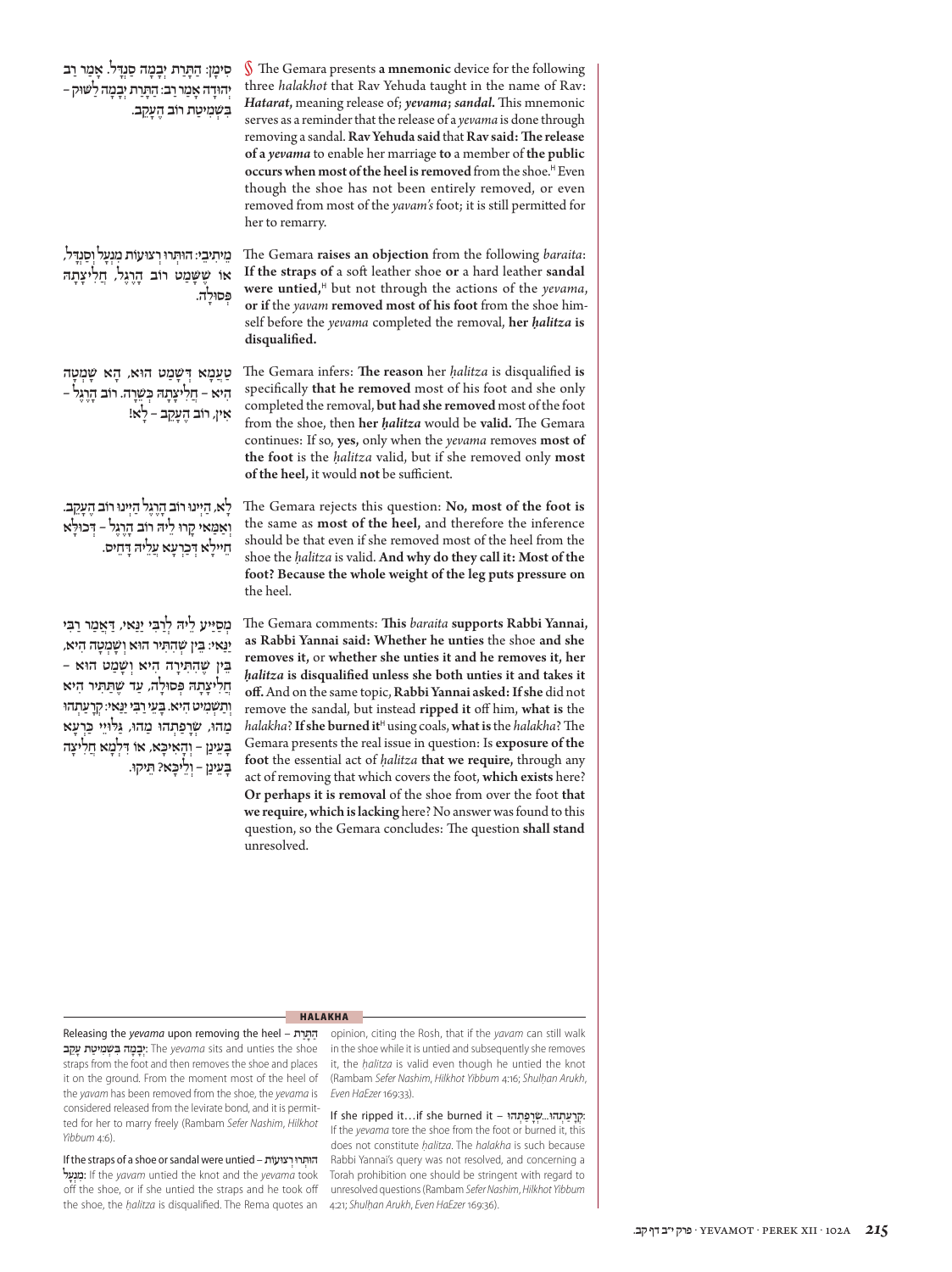# **HALAKHA**

 Two shoes – **ליםִעָנְמִ ניֵשְ ׁ** : If the *yavam* was wearing two shoes and his *yevama* removed the outer one, then, even if she tore the inner one until his foot was exposed, her *ĥalitza* is disqualified. The *halakha* is such because Rabbi Neĥemya's question, according to the version of the text used by the Rambam, was not resolved, and in a case of doubt concerning a Torah law one must be stringent (Rambam *Sefer Nashim*, *Hilkhot Yibbum* 4:21; *Shulĥan Arukh*, *Even HaEzer* 169:37). However, if the *yevama* removes both shoes her *ĥalitza* is valid (Rema).

**ְּבָעא ִמ ֵּינ ּיה ַרִּבי ְנֶח ְמָיה ֵמַרָּבה: ׁ ְשֵני ִמְנָעִלים ֶזה ַעל ַּגב ֶזה, ַמ ּהו? ֵה ִיכי ָּדֵמי? ִא ֵיל ָימא ִ ּד ׁ ְשַל ְפ ֵּת ּיה ְל ִע ָילֵאי ְוָקֵאי ַּת ָּתֵאי – ֵ״מַעל״ ָאַמרַרֲחָמָנא, ְולֹא ֵמַעל ְ ּדֵמַעל! ָלא ְצִר ָיכא, ִ ּד ְקַרְע ֵּת ּיה ְל ִע ָילֵאי, ּו ׁ ְשַל ְפ ֵּת ּיה ְלַת ָּתֵאי ְוָקֵאי ִע ָילֵאי, ַמאי? ּיכא, אוֹ ִ ּד ְלָמא ֲח ִל ָיצה ָּבֵע ַינן – ְוָהא ִא ָ ּיכא? ּכְרָעא ָּבֵע ַינן – ְוֵל ָ ַּגּלּוֵיי ַ**

**Rabbi Neĥemya asked Rabba** the following question: If the man were wearing **two shoes**,<sup>H</sup> one on top of the other, what is the *halakha*? The Gemara asks: What are the circumstances of the case? **If we say** that **she removed the outer shoe and the inner shoe remains in place,** but **the Merciful One states** in the Torah: **"From on** his foot" **and not: From on that which is on** his foot. Th e Gemara answers: **No,** this question wasn't asked in a case where the inner shoe remained on his foot. Rather, **it is necessary** in a case **where she tore the outer shoe and took off the inner shoe, and**  the outer one still remains on his foot although it is torn. The question centers around the previous one with regard to the nature of *ĥalitza*: **What** is the *halakha* for valid *ĥalitza*? Is it**removal** of the shoe that**we require, which we have** brought about in this example? **Or perhaps** it is **exposing the foot** that**we require, which is lacking**  here, as the foot is still covered by the torn outer shoe.

# Perek **XII** Daf **102** Amud **b**

#### **HALAKHA**

 A *yevama* who grew up among her husband's brothers – and *yavam* the *ĥalitza* During **ְ**:**יָבָמה ֶׁש ִהְגִ ּד ָילה ֵּבין ָהַא ִחין** *yevama* must have the intention that through the act of *ĥalitza* the *yevama* will become permitted to marry a stranger. If they did not both have this intention, the *ĥalitza* is invalid, meaning that the *ĥalitza* will disqualify her from performing levirate marriage with any of the brothers, but she will not be free to marry a stranger until a proper *ĥalitza* is performed. For this reason, if a *yevama* grew up among her husband's brothers and it was witnessed that she had once removed the shoe of one of them, it is prohibited for her to enter into levirate marriage with any of them. The concern is that they had intended to perform *ĥalitza*, and therefore she requires valid *ĥalitza* to free her. But if it was not witnessed that she removed a shoe from one of her brothers-in-law, the possibility that she might have done so is not taken into consideration, and it is permitted for her to enter into levirate marriage with any of the brothers (Rambam *Sefer Nashim*, *Hilkhot Yibbum* 4:28; *Shulĥan Arukh*, *Even HaEzer* 169:44). This ruling is in accordance with the opinion of Rav and the final version of the text in the Gemara.

# **NOTES**

 The reason is that we did not see, etc. – **ינןַ זֵחָ לאָדּ ְ מאָעֲטַ וכו׳**: The Gemara presents two versions of the inferences drawn from the statement of Rav Yehuda in the name of Rav. The early commentaries dealt with the differences between the two versions, explaining that according to the first version, in any instance where both do not intend to perform *ĥalitza*, the *ĥalitza* is completely invalid by Torah law. Nevertheless, if invalid *ĥalitza* such as this were performed before a convened court, the court would render the couple disqualified to perform levirate marriage, because it appears as if an actual *ĥalitza* had been performed. In contrast, according to the second version, even were this *ĥalitza* performed outside of court, at an inappropriate time, or using an unfit shoe, nevertheless it would disqualify the couple from performing levirate marriage afterward, although this type of *ĥalitza* cannot render the woman permitted to marry strangers (see *Tosefot HaRosh*, Ramban, and Rashba).

**ּכי ַהאי ַּגְו ָונא? ִאין, ְ ּדַחְז ּיו ּה ּיכא ִ ּו ִמי ִא ָ ַרָּבַנן ְלַרב ְי ּהוָדה ְ ּדָנַפק ְּבַח ְמָׁשא ּזוֵזי ּמוֵקי ְל ׁשּוָקא.**

**ָאַמר ַרב ְי ּהוָדה ָאַמר ַרב: ְיָבָמה ֶׁש ִהְגִ ּד ָילה ֵּבין ָהַא ִחין – ּמו ֶּתֶרת ִל ָּינֵׂשא ְלֶאָחד ִמן ָהַא ִחין, ְוֵאין ׁ ְ חוֹשׁ ִשין ֶׁשָּמא ָחְלָצה ַסְנָּדל ְלֶאָחד ֵמֶהן. ַטֲעָמא – ְ ּדָלא ָחֵז ַינן, ָהא ָחֵז ַינן – ָחְי ׁ ִ יש ַינן?** 

**ּכֵּוון ּהוא ְולֹא ּנ ְתַ ְוָהא ַּתְנָיא: ֵּבין ֶׁשִ ּכְּו ָונה ִהיאְולֹא ּנְתַ ּכְּו ָונה ִהיא, ֵּבין ֶׁשִ ִנְתַ ּכֵּוון ּהוא – ֲח ִל ָיצָת ּה ְּפ ּסוָלה, ַעד ִנ ְתַ ּכֶאָחד! ָה ִכי ָקָאַמר: ּכְּו ּ ונו ׁ ְשֵנ ֶיהם ְ ֶׁשִיּ ְתַ ַאף ַעל ַּגב ְ ּדָחֵז ַינן – ֵאין ׁ ְ חוֹשׁ ִשין ֶׁשָּמא ּכְּו ּ ונו. ִ**

**ּיכא ְ ּדָא ְמִרי: ַטֲעָמא – ְ ּדָלא ָחֵז ַינן, ְו ִא ָ ָהא ָחֵז ַינן ׁ ְ חוֹשׁ ִשין. ּוְדָקא ָּתָנא ָּבֵעי ּכָּו ָונה, ָהֵני ִמ ֵּילי ְל ִא ׁ ְ ישַּת ּרוֵיי ְלָעְלָמא, ַ ֲאָבל ָלַא ִחין – ִמ ַּיפ ְסָלא.** The Gemara asks: Is there really a case like this where people wear one shoe on top of another? The Gemara answers: Yes, for the **Sages saw Rav Yehuda, who went out** once **to the market wearing fi ve pairs of** shoes, which were similar to **slippers,** one on top of another.

**Rav Yehuda said** another *halakha* that **Rav said:** An underage *yevama* who grew up among her husband's brothers<sup>H</sup> before any *halitza* was performed is permitted to marry one of the brothers through levirate marriage, **and we are not concerned** about the possibility **that** during the time she was in the company of her *yevamin* **she removed a sandal from one of them,** and thereby she would have already performed *halitza*. The Gemara infers from this statement: The reason it is permitted to perform levirate marriage now**is** specifically **that we did not see** her remove one of their shoes, **but if** in fact **we did see** her do so, **we are concerned** and treat her as a *yevama*who already performed *ĥalitza* and is thereby forbidden to all the brothers.

The Gemara challenges: But isn't it taught in a *baraita*: Whether **he intended** to perform *ĥalitza* **and she did not intend** to, **or whether she intended** to perform *ĥalitza* **and he did not intend to, the** *ĥalitza* **is invalid, unless they both intended it as one** to perform a proper act of *halitza*? The Gemara answers: This is what Rav **said: Even if we** did **see** that she removed a shoe from one of them, **we are not concerned that perhaps they intended to** perform *ĥalitza*.

**And there are** those **who say** the inference from Rav's statement should be made in the opposite manner: The reason it is permitted for her to perform levirate marriage now **is** specifically **that we did not see**<sup>N</sup>her remove a shoe from one of the brothers. **But if we did see, we would be concerned** and would treat her as a *yevama* who already performed *ĥalitza*, despite our knowledge that she did not intend to perform *ĥalitza*. **And** with regard to **that which was taught** in the *baraita*, **that intention is required, this applies** only as far as validating the act of *ĥalitza* in order **to permit her to marry a stranger. But** performing an act of *ĥalitza* even without intention is sufficient to disqualify her for the brothers, rendering prohibited an act of levirate marriage afterward.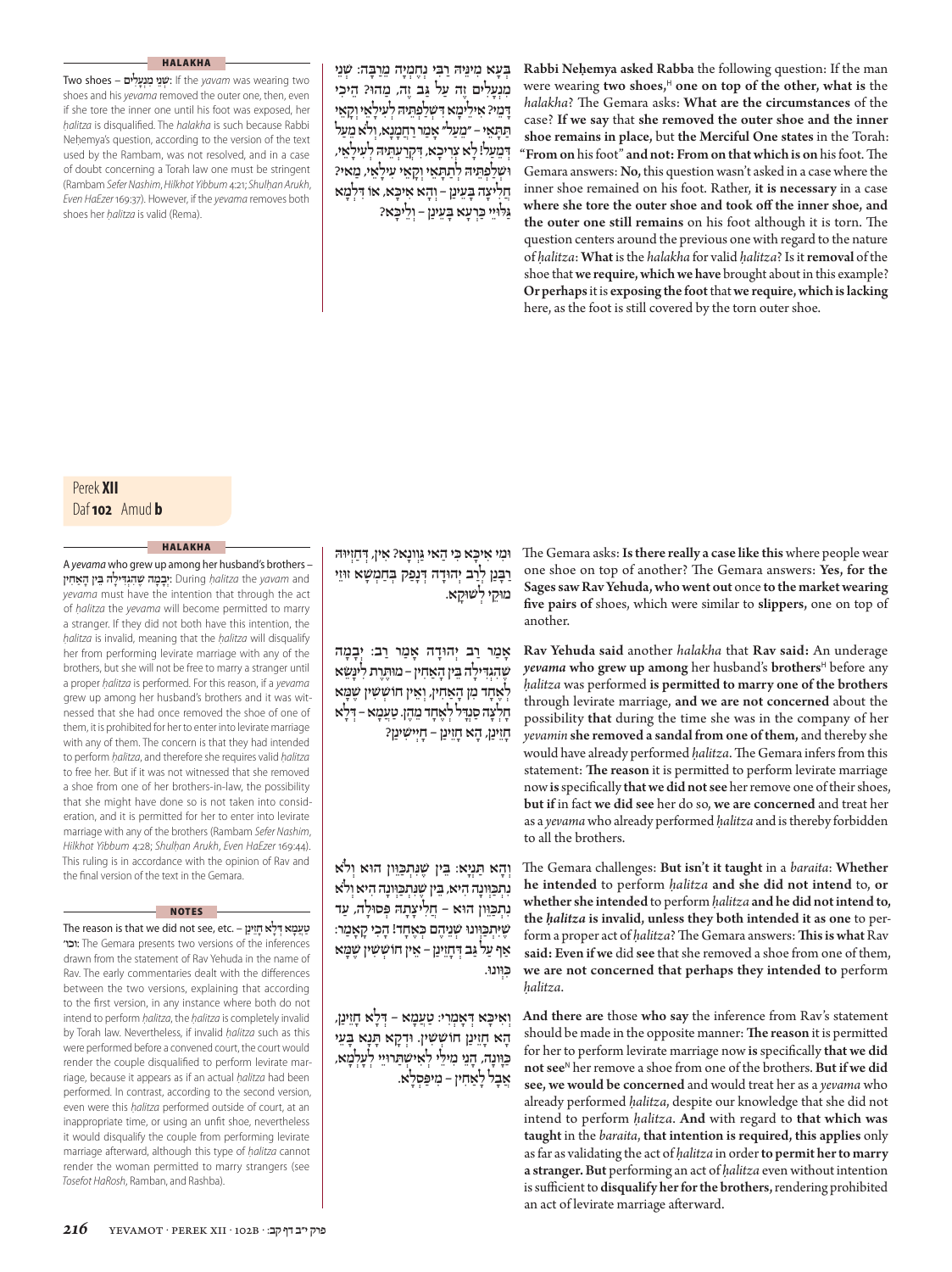**ָאַמר ַרב ְי ּהוָדה ָאַמר ַרב: ַסְנָּדל ַה ָּת ּפור ְּב ִפׁ ְש ָּתן ֵאין ְחוֹל ִצין ּבוֹ, ֶׁשֶּנֱאַמר ָ״וֶאְנֲעֵל ְך ָּתַחׁש״. ְוֵא ָימא: ַּתַחׁש ִאין, ִמ ֵידי ַאֲחִרָינא ָלא! ַ״נַעל״ ַ״נַעל״ ִר ָּיבה.** 

**ּכל ִאי ַ״נַעל״ ַ״נַעל״ ִר ָּיבה – ֲא ִפ ּילּו ָ ּכן ָּ״תַחׁש״ ַמאי ַאֲהֵני ּילי ַנִמי! ִאם ֵ ִמ ֵ ֵל ּיה?** 

**ְּבָעא ִמ ֵּינ ּיה ַרִּבי ֶאְלָעָזר ֵמַרב: ּהוא ֶׁשל עוֹר ּו ְתֵר ִיס ָ יּוֹתיו ֶׁשל ֵׂשָער ַמ ּהו? ֲאַמרֵל ּיה: ִמי ָלאָקֵר ַינן ֵּב ּיה: ָ״וֶאְנֲעֵל ְך ָּתַחׁש״. ִאי ָה ִכי ּכּו ּלוֹ ֶׁשל ֵׂשָער ַנִמי! ַה ּהוא ַקְרָקא ִמ ְקֵרי.**

**Rav Yehuda** also **said** that **Rav said: One may not perform** *ĥalitza* **using a sandal that was sewn together with threads made of flax,**  $H N$ as it is stated: "And I made you shoes of *tahash*<sup>B</sup> skin" (Ezekiel 16:10), which is the skin of an animal, implying that a shoe is something made entirely of leather. The Gemara challenges: If the source is "*taĥash*," **let us say:** A shoe made of *taĥash* **skin, yes,** it is valid; but if made of *anything else, no.* The Gemara rejects this: Because "shoe" and "shoe" are written in the Torah multiple times, this amplifies and includes all types of shoes crafted from leather skins as valid for performing *ĥalitza*.

The Gemara asks: If the inclusion of the words "shoe" and "shoe" **amplifi es,** then should one include as valid for performing *ĥalitza* shoes craft ed from **even any** other **materials as well,** including those not produced from leather at all? The Gemara answers: If so, what **purpose does "***taĥash***" serve,** as nothing is learned from it? Rather, from the word *tahash* it is derived that the shoe must be crafted entirely of leather, but all types of leather are included because the word "shoe" is repeated in the Torah numerous times.

**Rabbi Elazar asked Rav:** What is the status of the following type of sandal used for performing *ĥalitza*? In a case where **it,** the shoe itself, is made of leather,<sup>N</sup> and the sections that hold its straps [tereisiyyot]<sup>LB</sup> are made of hair,<sup>H</sup> as they were woven together with goat's hair, **what is** the *halakha*? **He said to him: Do we not refer to** such a sandal as: "And I made you shoes of *tahash*"? Since it is crafted from material that comes from an animal it is valid. The Gemara asks: **If that is so,** i.e., that anything derived from an animal is valid, then even if it is fashioned *entirely of hair it should also be valid*. The Gemara answers: That would be called a slipper,<sup>B</sup> not a shoe.

## **HALAKHA**

 should One **ַ**:**סְנָּדל ַה ָּת ּפור ְּב ִפׁ ְשָּתן** – flax with sewn sandal A not perform *ĥalitza* using a sandal sewn with flax. Therefore, one should sew such a sandal with leather *ab initio*, and this is the customary practice. The Rema, based on the opinion of the Ramah, mentions that there are those who invalidate a sandal sewn with flax even after the fact (Rambam *Sefer Nashim*, *Hilkhot Yibbum* 4:18; *Shulĥan Arukh*, *Even HaEzer* 169:15).

 The sections that hold its straps are made of hair – **ערָשֵׂ שלֶׁ יּוֹתיו ָ יסִ רֵתְּ** : The *Shulĥan Arukh* rules that the straps of a sandal used for *ĥalitza* do not necessarily need to be made of leather, in accordance with Rav's opinion. The Rema, however, cites others who maintain that the straps must also be made of leather (see *Nimmukei Yosef* ). The common practice was to permit straps made only of leather, or those made of animal hair, as hair also comes from animals, while disqualifying straps of any other material (Rambam *Sefer Nashim*, *Hilkhot Yibbum* 4:19; *Shulĥan Arukh*, *Even HaEzer*  169:15).

## **LANGUAGE**

 Straps [*tereisiyyot*] – **יסיּוֹתִ רֵתְּ** : The source of this word is unclear. Some say that it comes from the Greek θυρεός, *thureos*, meaning shield. This became the Hebrew word *tris*, which also has several meanings. Its diminutive form, *trisit*, means part of a shoe or sandal.

 interprets Rashi **ַ**:**סְנָּדל ַה ָּת ּפור ְּב ִפׁ ְשָּתן** – flax with sewn sandal A this in two ways: According to his first interpretation, this refers to a shoe with a flax lining sewn to it. According to his second interpretation, the various parts of the shoe were sewn together with threads of flax. Most of the early commentaries do not accept Rashi's first interpretation, as even a wooden sandal covered with leather is valid for *ĥalitza*, and therefore any sandal made completely of leather cannot be disqualified due to a flax lining. Consequently, most of the early commentaries accept Rashi's second explanation. The *Tosefot Rid* challenges the second interpretation based on the Gemara's case of a sandal whose straps are made of hair, and therefore offers a third

#### **NOTES**

interpretation, which he maintains is actually the understanding of Rabbeinu Ĥananel. This third interpretation is that a sandal sewn with flax refers to a sandal whose sole is made of leather while the part that covers the foot is made of flax. The early halakhic authorities such as the *Or Zarua* discuss whether such a sandal sewn with flax is completely disqualified, even after the fact, or if it is invalidated only *ab initio* (see *Yam shel Shlomo*).

 It is made of leather, etc. – **וכו׳ עוֹר שלֶׁ הואּ** : The Babylonian Talmud is consistent in maintaining that in order to qualify as a shoe that can be used for *ĥalitza*, a sandal must be made of leather or at least mostly of leather. Likewise, since the source of this obligation is from the verse "I made you shoes of *taĥash*," there are those who add that animal hair may also be used for the sandal's straps. Since the hair comes from animal skin, such shoes may therefore still be defined as shoes of a *taĥash* (see *Nimmukei Yosef* ). In a discussion in the Jerusalem Talmud, it is maintained that even a wooden sandal is valid for *ĥalitza*, at least after the fact and maybe also *ab initio*, as anything called a shoe is valid for *ĥalitza*.

*Taĥash* – **שׁחַתָּ** : The identity of the *taĥash* is a matter of great controversy that has not been resolved. Some authorities explain that the *taĥash* is a whale of the species *Monodon monoceros*, commonly known as the narwhal. Narwhals travel in small groups, especially in northern ocean waters, and can grow to 6 m in length. The primary coloring of the narwhal is pale with numerous dark spots; narwhals are the only ocean mammals with spots. A twisted tusk, which was once thought to be the horn of the unicorn, grows out of one side of the narwhal's mouth and can measure up to 3 m long. It is possible that a group of these creatures approached the Red Sea and were thrown onto the shore or trapped there.

The narwhal's appearance closely parallels the descriptions of the *taĥash* presented in tractate *Shabbat* (28a–b), according to which it is also spotted like the *tela ilan* and has a single horn on its forehead. The Gemara there also details that the Sages were unable to determine the precise nature of the *taĥash*: domesticated or non-domesticated; kosher or non-kosher.

Professor Yehuda Feliks, one of the foremost scholars in the field of nature in the Bible, suggests that the *tahash* may have been a giraffe, which has many of the characteristics mentioned in various places in the Talmud concerning the *taĥash*: A multicolored hide, a horn-like protrusion on its forehead, and some of the signs that would indicate that it is a kosher animal.

Narwhal

# **BACKGROUND**

 Straps [*tereisiyyot*] – **יסיּוֹתִ רֵתְּ** : The image below depicts Roman shoes of the Senator class and their *tereisiyyot,* the lower leather straps that encase the foot.



Roman shoes



 Slipper [*karka*] – **קאָרְקַ**: The image below depicts a shoe from Phrygia, in Asia Minor, that may be the *karka* mentioned in the Gemara.

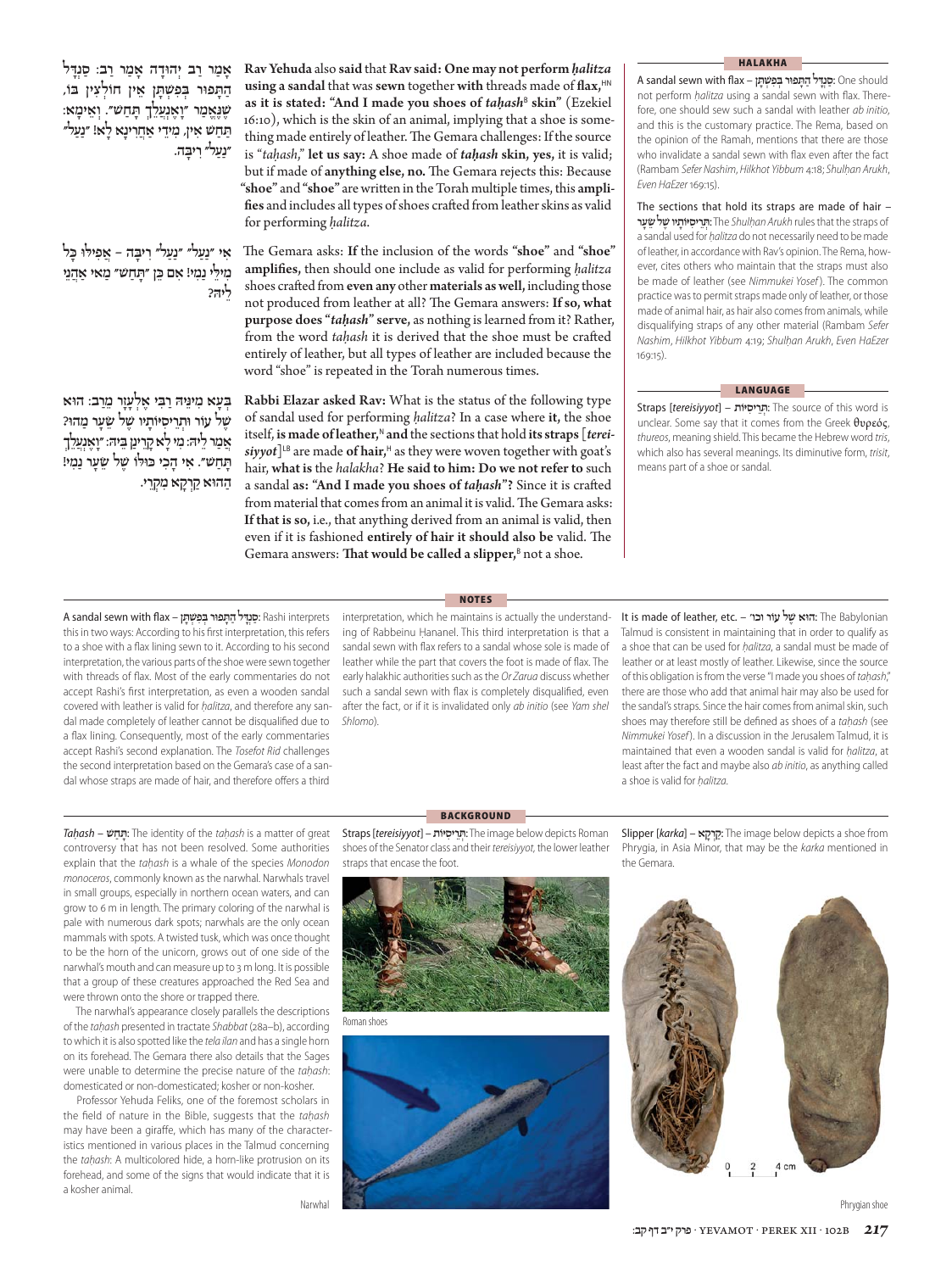| <b>NOTES</b>                                                                                                                                                                                                                                                                                                                                                                                                                                |                                                                                                                                                                                                                                                                                                             |                                                                                                                                                                                                                                                                                                                                                                                                                                                                                                                                                                                                                                                                                                                                                                                                                                                                                                                                                                                                                                                                                                        |
|---------------------------------------------------------------------------------------------------------------------------------------------------------------------------------------------------------------------------------------------------------------------------------------------------------------------------------------------------------------------------------------------------------------------------------------------|-------------------------------------------------------------------------------------------------------------------------------------------------------------------------------------------------------------------------------------------------------------------------------------------------------------|--------------------------------------------------------------------------------------------------------------------------------------------------------------------------------------------------------------------------------------------------------------------------------------------------------------------------------------------------------------------------------------------------------------------------------------------------------------------------------------------------------------------------------------------------------------------------------------------------------------------------------------------------------------------------------------------------------------------------------------------------------------------------------------------------------------------------------------------------------------------------------------------------------------------------------------------------------------------------------------------------------------------------------------------------------------------------------------------------------|
| The מְעִילֵּה שֶׁבַּבְּרָכוֹת – This is the greatest of blessings<br>Maharsha explains that the Gemara here is stating that<br>even though this chapter in Isaiah lists eleven different<br>blessings, beginning with the verse "Your light shall rise<br>in darkness, and your darkness shall be as the afternoon"<br>(Isaiah 58:10), still, this blessing of strengthening the body<br>is the greatest of all the blessings listed there. | אמר ליה רב כהנא לשמואל: ממאי<br>דְּהַאי ״וְחָלְצָה נַעֲלוֹ מֵעַל רַגְלוֹ״ מִישְׁלַף<br>הוא? דְּכְתִיב ״וְחָלְצוּ אֶת הָאֲבַנִים אֲשֵׁר<br>בָּהֵן הַנְּגַע״.                                                                                                                                                 | Rav Kahana said to Shmuel: From where is it known that this<br>phrase: "And she shall remove [ <i>ḥaltza</i> ] his shoe from on his foot"<br>(Deuteronomy 25:9), means to remove? As it is written: "Then the<br>priest shall command, and they shall take out [hiltzu] the stones<br>in which the plague is" (Leviticus $14:40$ ), indicating that the word<br>haltza means that they shall remove the stones from their place.                                                                                                                                                                                                                                                                                                                                                                                                                                                                                                                                                                                                                                                                       |
|                                                                                                                                                                                                                                                                                                                                                                                                                                             | וְאֵימָא זֵרוּזֵי הוּא – דְּכְתִיב ״הֱחָלְצוּ<br>מֵאִתְּכֶם אֲנָשִׁים לַעֲבָא״! הָתָם נַמְי:<br>שְלוּפֵי מִבֵּיתַא לִקְרַבָּא.                                                                                                                                                                              | The Gemara asks whether the word haltza can be interpreted dif-<br>ferently based upon its apparent meaning in other contexts: But<br>could you say it is a term for strengthening, as it is written: "Arm<br>[hehaletzu] men from among you for the army" (Numbers 31:3),<br>meaning that men among you will be strengthened and take up<br>arms to prepare for battle? The Gemara answers: There too, the<br>meaning of the word is referring to taking something from its place,<br>as it means removing people from their houses in order to go out<br>to war.                                                                                                                                                                                                                                                                                                                                                                                                                                                                                                                                     |
|                                                                                                                                                                                                                                                                                                                                                                                                                                             | וְהָכְתִיב ״יְחַלֵּץ עָנִי בְעָנְיוֹ״! בִּשְׂכַר עָנְיוֹ<br>יְחַלְּצוֹ מְדִינַהּ שֵׁל גֵּיהִנֵּם.                                                                                                                                                                                                           | The Gemara challenges: But isn't it written: "He delivers<br>[ <i>yehaletz</i> ] the afflicted by His affliction $[be'onyo]$ " (Job 36:15)?<br>This indicates that the afflicted one becomes stronger due to his<br>affliction, as, if the intention was to deliver him from his affliction,<br>it should have said: From His affliction, rather than "by His afflic-<br>tion." The Gemara answers that the verse should be interpreted as<br>follows: Be'onyo, in other words, as reward for his suffering from<br>affliction, He shall deliver him from the judgment of Gehenna,<br>as is understood from the term be'onyo, through the reward due to<br>his affliction.                                                                                                                                                                                                                                                                                                                                                                                                                             |
|                                                                                                                                                                                                                                                                                                                                                                                                                                             | אֶלָּא הָא דִּכְתִיב ״חֹנֶה מַלְאַךָ ה׳ סָבִיב<br>לִירֵאָיו וַיִּחַלְצֵם״! בִּשְּׂכֵר יֵרָאָיו יִחַלְצֵם<br>מדינה של גיהנם.                                                                                                                                                                                 | The Gemara challenges further: But with regard to that it is<br>written: "The angel of the Lord encamps around those who fear<br>Him and delivers them $[ vayehaltzem]$ " ( $\text{Psalms } 34:8$ ), doesn't<br>vayehaltzem rather mean: He shall strengthen them? The Gemara<br>answers: The verse means: As a reward for those that fear Him,<br>He shall deliver them from the judgment of Gehenna. Therefore,<br>the Gemara interprets vayehaltzem as "delivers them," not as:<br>Strengthens them.                                                                                                                                                                                                                                                                                                                                                                                                                                                                                                                                                                                                |
|                                                                                                                                                                                                                                                                                                                                                                                                                                             | אלא הַא דִּכְתִיב "וְעַצְמֹתֵיךָ יַחֲלִיץ"<br>וְאֲמַר רַבִּי אֵלְעֲזֵר: זוֹ מְעוּלַה שֶׁבַּבְרַכוֹת,<br>וַאֲמַר רָבָא: זֵרוּזֵי גַּרְמֵי! אִין, מַשְּׂמַע <mark>הָכִי</mark><br>וּמַשְׁמַע הָכִי. דְּהָבָא, אִי סָלְקָא דַּעֲתָךָ<br>זֵרוּזֵי הוּא, אִם כֵּן לִכְתּוּב רַחֲמָנָא ״וְחָלִצָה<br>נעלו ברגלו״. | The Gemara challenges further: But with regard to that which is<br>written: "And the Lord will guide you, and satisfy your soul in<br>drought, and make your bones strong [yahalitz]" (Isaiah 58:11),<br>and Rabbi Elazar said regarding that verse: This is the greatest<br>of blessings, <sup>N</sup> and Rava said it means: Strengthening of bones.<br>This seems to indicate that the root of the word halitza is referring<br>to strengthening. The Gemara answers: Yes, it has this connota-<br>tion, and it has this connotation, i.e., the root $h$ -l-tz sometimes<br>connotes removal and sometimes connotes strengthening. But<br>here, only one meaning is possible, as, if it enters your mind that<br>halitza here connotes strengthening, then let the Merciful One<br>write in the Torah: She shall strengthen [haletza] his shoe on his<br>foot [beraglo], indicating that she should tighten the shoe on his<br>foot, rather than stating: "From on his foot [me'al raglo]," which<br>indicates that she is removing something from his foot.                                       |
|                                                                                                                                                                                                                                                                                                                                                                                                                                             | אִי כַּתַב רַחֲמָנָא ״בִּיַגְלוֹ״ הֲוָה אָמִינָא:<br>״ִבְּרַגְלוּ״ אִין, בְּשׁוֹקוֹ לָא, כָּתַב רַחֲמֶנָא<br>"מֲעַל וַגְלוֹ" – דַאֲפִילוּ בְּשׁוֹקוֹ! אִם כֵּן<br>לְכְתּוּב רַחֲמָנָא ״בְּמֵעַל רַגְלוּ״, מַאי ״מֵעַל<br>רַגְלוֹ״ – שָׁמַע מִינַּה מִישָׁלַף הוּא.                                          | The Gemara responds: If the Merciful One had written in the<br>Torah: On his foot [beraglo], I would have said she must<br>strengthen and tighten the shoe on his foot, yes, but on his calf,<br>no; and if his foot were amputated she may no longer perform<br>halitza. Therefore, the Merciful One writes in the Torah: "From<br>on his foot [me'al raglo]," to teach that she may strengthen the<br>shoe even on his calf, which is part of the leg, or regel, above<br>the foot. The Gemara answers: If so, and <i>halitza</i> really means<br>strengthening, let the Merciful One write in the Torah: She shall<br>strengthen his shoe on the upper part of his foot [beme'al raglo],<br>indicating that the shoe can also be tightened on the area of the calf.<br>What then is the meaning of "from on his foot $[me'al\,raglo]$ ,"<br>which is written in the verse? Learn from here that in this context<br>the word <i>halitza</i> clearly indicates removal, meaning that the<br>mitzva of halitza is for the yevama to remove the shoe of the yavam<br>and not to tighten it on his foot. |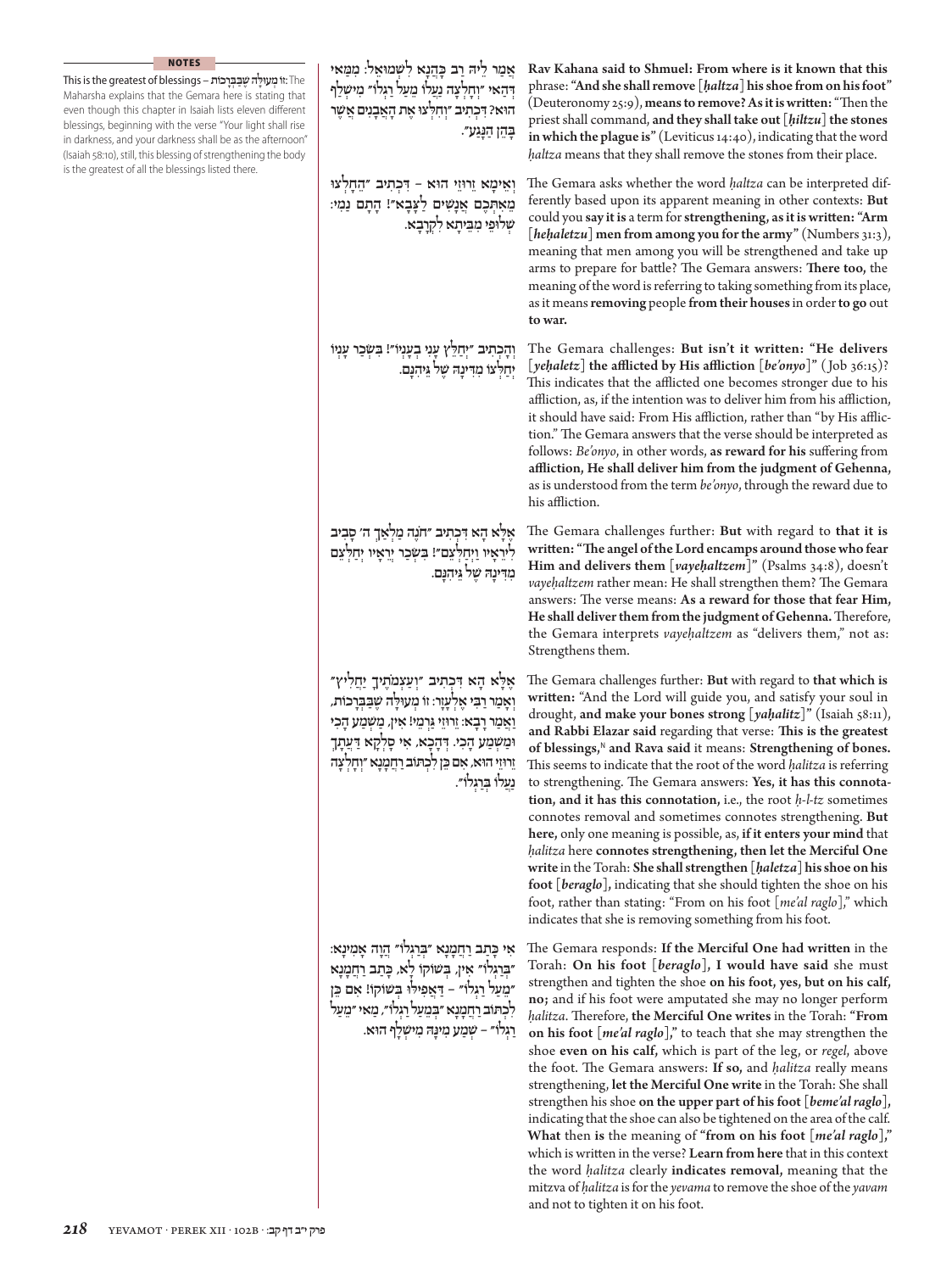| אֲמַר לֵיהּ הַהוּא מִינָא לְרַבָּן גַּמְלִיאֵל:<br>עַמָּא דְּחָלַץ לֵיהּ מֲרֵיהּ מִיְנֵּיהּ, דְּכְתִיב<br>״ִבְצֹאנָם וּבִבְקָרָם יֵלְכוּ לְבַקֵּשׁ אֶת ה׳<br>וְלֹא יִמְצָאוּ חָלֵץ מֵהֶם״.         | Parenthetical to this discussion, the Gemara relates: A certain<br>heretic said <sup>N</sup> to Rabban Gamliel: You, the children of Israel, are<br>a nation whose Master removed [halatz] Himself from them,<br>for God has left you in much the same way in which a yavam would<br>perform halitza with his yevama, as it is written: "With their<br>flocks and with their herds they shall go to seek the Lord, but<br>they shall not find Him. He has removed [halatz] Himself from<br>them $[meihem]$ " (Hoshea 5:6). The heretic tried to use this verse<br>as scriptural support that God has performed halitza with the<br>Jewish people.                                                                                                                                                                                                                                                                                                                                                                                      |
|----------------------------------------------------------------------------------------------------------------------------------------------------------------------------------------------------|----------------------------------------------------------------------------------------------------------------------------------------------------------------------------------------------------------------------------------------------------------------------------------------------------------------------------------------------------------------------------------------------------------------------------------------------------------------------------------------------------------------------------------------------------------------------------------------------------------------------------------------------------------------------------------------------------------------------------------------------------------------------------------------------------------------------------------------------------------------------------------------------------------------------------------------------------------------------------------------------------------------------------------------|
| אָמַר לֵיהּ: שׁוֹטֶה! מִי כְּתִיב ״חָלַץ לָהֶם״?<br>״חַלַץ מֵהֶם״ כִּתִּיב! וְאִילוּ יִבְמָה דְּחָלִצוּ<br>לָה אַחִין – מְיֵדֵי מְשָׁשָׁא אִית בֵּיְהֹ?!                                           | He, Rabban Gamliel, said to him: Imbecile, does it say: He per-<br>formed halitza to them [lahem]? Rather, it says "halatz from<br>them [meihem]," meaning it is as if they, the Jewish people, per-<br>formed halitza on Him. But if a yevama had her shoe removed<br>by her yevamin, does this have any significance? Here too, the<br>meaning of the verse is that the nation of Israel abandoned God<br>by removing themselves from Him, and this abandonment has no<br>significance.                                                                                                                                                                                                                                                                                                                                                                                                                                                                                                                                              |
| ״ִבְּאַנְפִּילְיָא חֲלִיצָתָה פְּסוּלָה״ כו׳.<br>קְמֵימְרָא דְּאַנְפִּילְיָא לָאו מִנְעָל הוּא?                                                                                                    | The Gemara analyzes the phrase used in the mishna that discusses<br>the types of shoes that can be used for halitza. It was taught in the<br>mishna that if he was wearing a soft shoe [anpileya] made of cloth<br>for halitza, her halitza is invalid. The Gemara explains: That is to<br>say that an <i>anpileya</i> is not considered a shoe.                                                                                                                                                                                                                                                                                                                                                                                                                                                                                                                                                                                                                                                                                       |
| וּתְנַן נַמִי: אֵין הַתּוֹרֵם נִכְנָם לֹא בִּפַּרְגּוֹד<br>חָפוּת וְלֹא בְּאַנְפִּילְיָא, וְאֵין צָרִיךָ לוֹמַר<br>במִנְעָל וְסַנְדָל, לְמִי שֶׁאֵין נִכְנָסִין בִּמְנְעָל<br>וִסְנְדַל לַעֲזֵרָה, | And we also learned similarly in a mishna (Shekalim 3:2): The one<br>who collects the funds of shekels donated to the Temple from the<br>chamber <sup>H</sup> and puts them it into baskets in order to be used may<br>not enter to collect the funds wearing a garment [pargod] <sup>1</sup> that<br>is cuffed $[ha fut]$ , nor wearing an <i>anpileya</i> , and needless to say<br>that he may not enter wearing a shoe or a sandal, because one<br>may not enter the Temple courtyard wearing a shoe <sup>H</sup> or a sandal.<br>It is prohibited for the one collecting funds from the chamber to<br>enter the chamber wearing a garment or footwear in which money<br>could be hidden, lest people come to suspect that he hid in them<br>funds collected from the chamber. In any case, the wording of the<br>mishna indicates that an anpileya is not considered a type of shoe,<br>since it is permitted to enter the Temple wearing an anpileya when<br>there is no reason for suspicion, unlike a shoe or sandal, which can |

**ּוְרִמ ְינ ּהו: ֶאָחד ִמְנָעל ְוַסְנָּדל ְוַאְנִּפ ְילָיא לֹא ְיַטֵיּיל ָּבֶהן לֹא ִמַּבִית ְלַבִית, ְולֹא ִמ ִּמ ָּטה ְל ִמ ָּטה!**

**And** the Gemara **raises a contradiction** from a *baraita* concerning what footwear is permitted on Yom Kippur, which seems to indicate otherwise: The halakha is the same for a soft leather **shoe, and a** hard leather **sandal, and an** *anpileya***, as one may not walk in them from one house to another, nor from one bed to**  another on Yom Kippur,<sup>H</sup> due to the prohibition against wearing shoes, indicating that at least as far as Yom Kippur is concerned, an *anpileya* is considered a shoe.

#### **HALAKHA**

never be worn in the Temple.

 The one who collects the funds of shekels donated to the Temple from the chamber, etc. – **וכו׳ וֹרםֵתּ הַ**: The man who collects the money from the Temple chamber may not enter there wearing a garment in which something may be hidden, nor may he wear shoes, sandals, phylacteries, or an amulet, in order to ensure that others will not come to suspect him of stealing from the consecrated money (Rambam *Sefer Zemanim*, *Hilkhot Shekalim* 2:10).

 One may not enter the courtyard wearing a shoe – **סיןִנָכְנִ איןֵ** and honor with oneself conduct must One : **ְּב ִמְנָעל...ַלֲעָזָרה** reverence in the Temple, and therefore he may not enter the Temple Mount while wearing sandals or shoes, nor with a staff, nor with a sack of money (Rambam *Sefer Avoda*, *Hilkhot Beit HaBeĥira* 7:2).

**ּכּפּוִרים** – Kippur Yom on Shoes on prohibited is It : **ִמְנָעִלים ְּביוֹם ַה ִ** Yom Kippur to wear shoes or sandals made of leather. Even a prosthetic that is covered with leather although its body is made of wood is prohibited. But it is permitted to go out into the public domain wearing shoes of rubber, straw, or fabric (Rambam *Sefer Zemanim*, *Hilkhot Shevitat Asor* 3:7; *Shulĥan Arukh*, *Oraĥ Ĥayyim* 614:2). This ruling is in accordance with Rava's opinion and in accordance with Rav Huna's practice.

### **NOTES**

 These **ֲ**:**אַמרֵל ּיה ַה ּהוא ִמ ָינא וכו׳** – .etc ,said heretic certain A heretics, some of whom were Christians or at least lived as Christians, knew the Bible and sought to prove from various verses that after the destruction of the Second Temple there was no longer any chance that Israel would recover. Consequently, the heretic wishes to prove that the people of Israel in exile, often compared by the prophets to a woman whose husband has left her, has no hope of reconciliation; she is like a widow whose *yavam* performed *ĥalitza* with her and is therefore unable to take her back (see Maharsha). Rabban Gamliel responded by saying that it is not God Who abandoned the Jewish people but they who abandoned Him, and He is anxiously awaiting their return.

## **LANGUAGE**

 Garment [*pargod*] – **גוֹדּרְפַּ** : From the Greek παραγαύδης, *paragaudes*, meaning a garment adorned with trimmings of crimson.

 Cuffed [*ĥafut*] – **פותּ חָ**: Some commentaries state that a *ĥefet* is the double fold at the hem of a garment. The *Arukh* interprets it to mean a kind of sleeve. It was prohibited for one collecting donations to the Temple to wear a garment with this type of sleeve for fear that it would lead to accusations of theft.